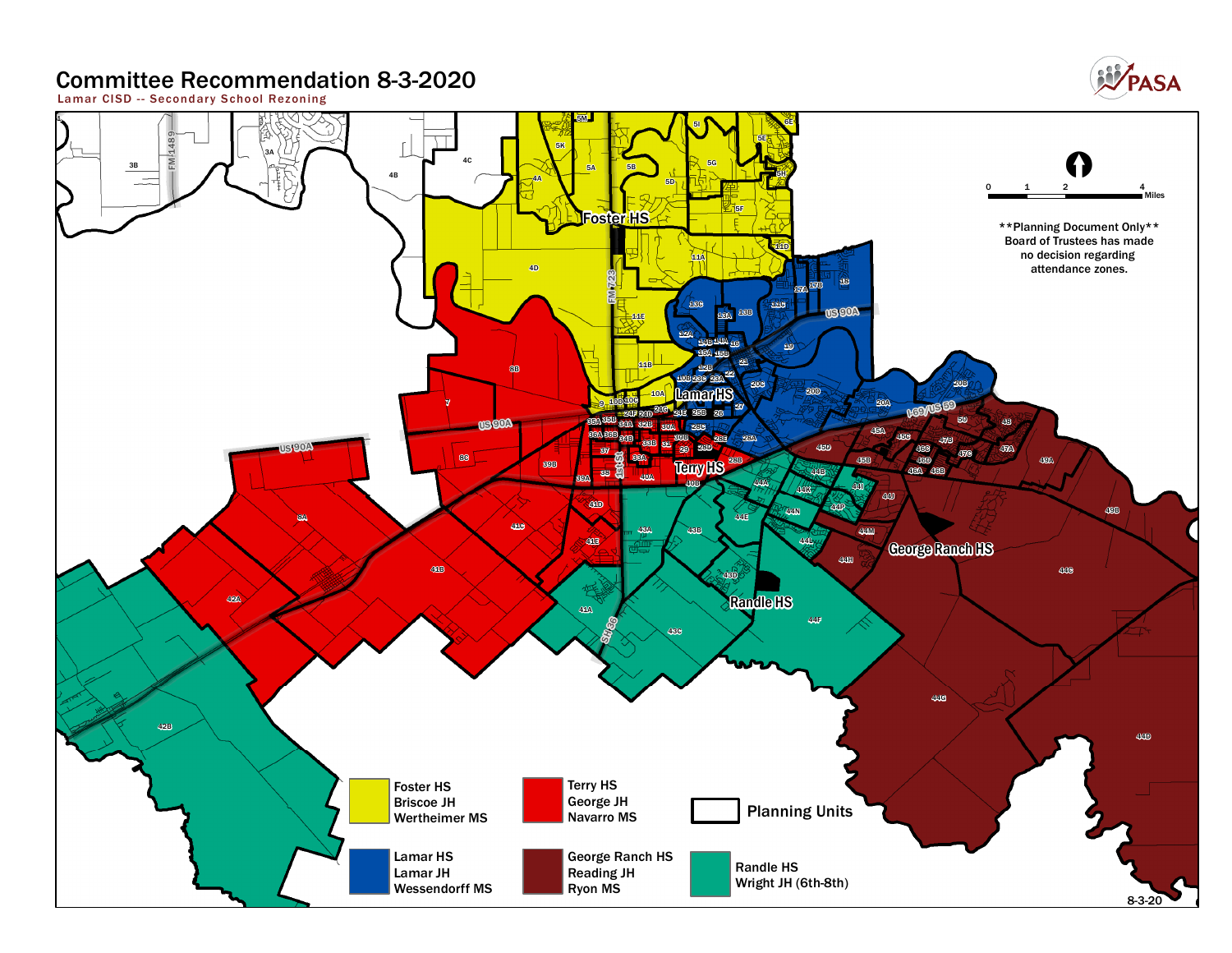### **Committee Recommendation 8-3-2020**

**Lamar CISD - - Secondar y School Rezoning**



**EV** PASA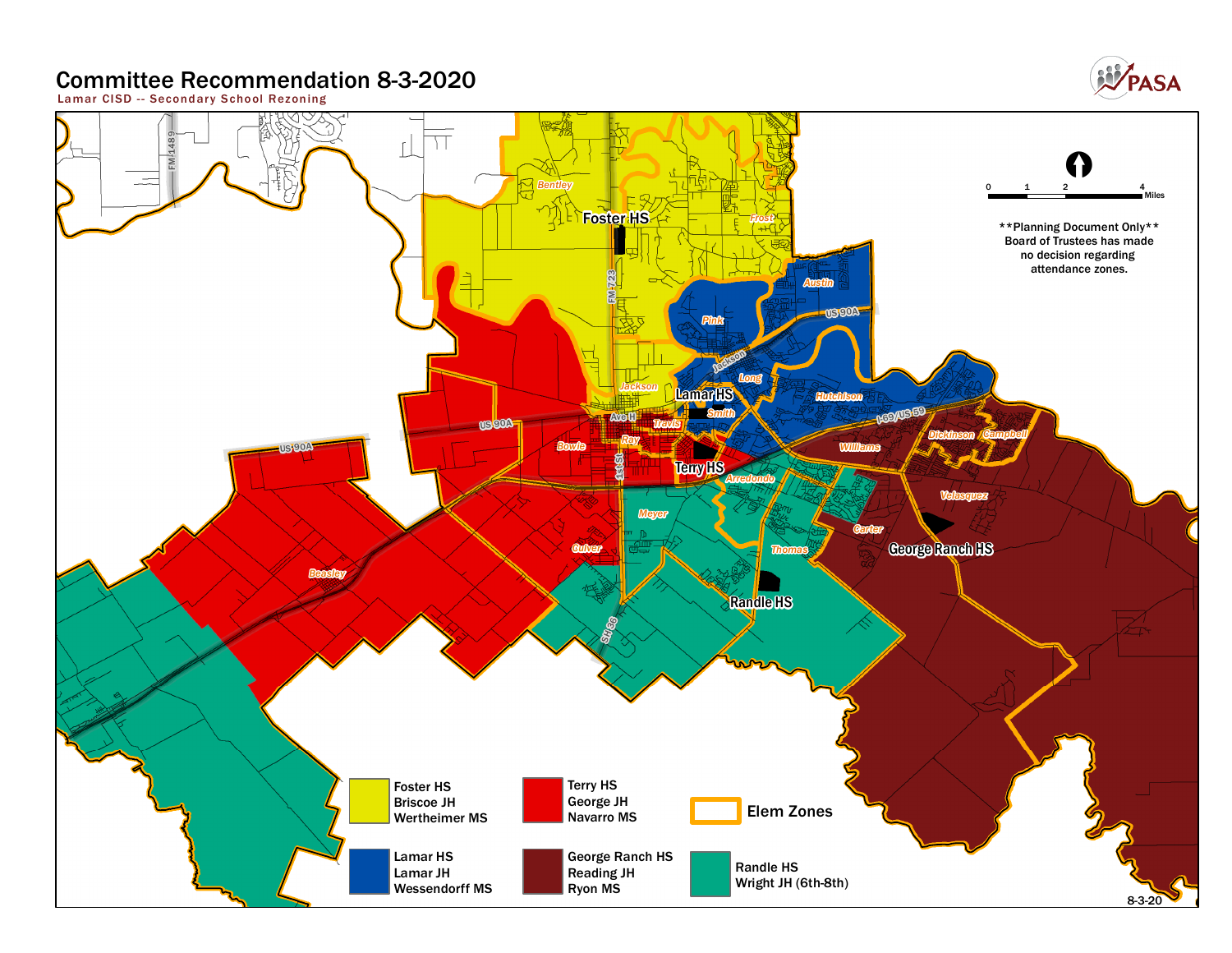# Committee Recommendation 8-3-20

|                                                                    | <b>Projected Resident 9th-12th Grade Students</b>           |      |      |      |      |      |      |                                                       |      |  |
|--------------------------------------------------------------------|-------------------------------------------------------------|------|------|------|------|------|------|-------------------------------------------------------|------|--|
|                                                                    | 2021                                                        | 2022 | 2023 | 2024 | 2025 | 2026 | 2027 | 2028                                                  | 2029 |  |
| George Ranch 2,300 2,073 1,859 1,807 1,786 1,793 1,792 1,976 2,205 |                                                             |      |      |      |      |      |      |                                                       |      |  |
|                                                                    | Lamar 2,024 2,126 2,247 2,330 2,425 2,538 2,656 2,783 3,017 |      |      |      |      |      |      |                                                       |      |  |
| <b>Randle</b>                                                      | 970                                                         |      |      |      |      |      |      | 1,549 2,153 2,299 2,391 2,502 2,658 2,869 3,072       |      |  |
| <b>Terry</b>                                                       |                                                             |      |      |      |      |      |      | 1,962 1,823 1,684 1,714 1,766 1,779 1,849 1,985 2,142 |      |  |

## Ethnicity / SES Breakdown 2020-21 Elementary Feeders

|               | Randle | George<br>Ranch | Lamar | Terry | Foster | <b>Fulshear</b> | <b>LCISD</b> |                | Randle | George<br>Ranch | Lamar | <b>Terry</b> |
|---------------|--------|-----------------|-------|-------|--------|-----------------|--------------|----------------|--------|-----------------|-------|--------------|
| <b>Black</b>  | 32%    | 23%             | 26%   | 10%   | 24%    | 21%             | 23%          | Arredondol     | 62%    |                 | 21%   | 18%          |
| Hispanic      | 43%    | 25%             | 52%   | 81%   | 32%    | 25%             | 43%          | <b>Beasley</b> | 32%    |                 |       | 68%          |
| White         | 16%    | 41%             | 14%   | 8%    | 32%    | 44%             | 26%          | Carter         | 62%    | 38%             |       |              |
| Asian         | 8%     | 11%             | 6%    | 0%    | 11%    | 8%              | 8%           | Culver         | 31%    |                 |       | 69%          |
| Other         | 1%     | 1%              | 1%    | 0%    | 1%     | 2%              | 1%           | Hutchison      |        |                 | 100%  |              |
|               |        |                 |       | Meyer | 81%    |                 |              | 19%            |        |                 |       |              |
| <b>EcoDis</b> | 51%    | 25%             | 63%   | 78%   | 33%    | 25%             | 46%          | <b>Smith</b>   |        |                 | 100%  |              |
|               |        |                 |       |       |        |                 |              |                |        |                 |       |              |

## Resident EE-12th Grade Students **into Proposed Secondary Tracks**

|                | Randle | George<br>Ranch | Lamar | <b>Terry</b> |
|----------------|--------|-----------------|-------|--------------|
| Arredondo      | 62%    |                 | 21%   | 18%          |
| <b>Beasley</b> | 32%    |                 |       | 68%          |
| Carter         | 62%    | 38%             |       |              |
| Culver         | 31%    |                 |       | 69%          |
| Hutchison      |        |                 | 100%  |              |
| Meyer          | 81%    |                 |       | 19%          |
| Smith          |        |                 | 100%  |              |
| Williams       |        | 100%            |       |              |